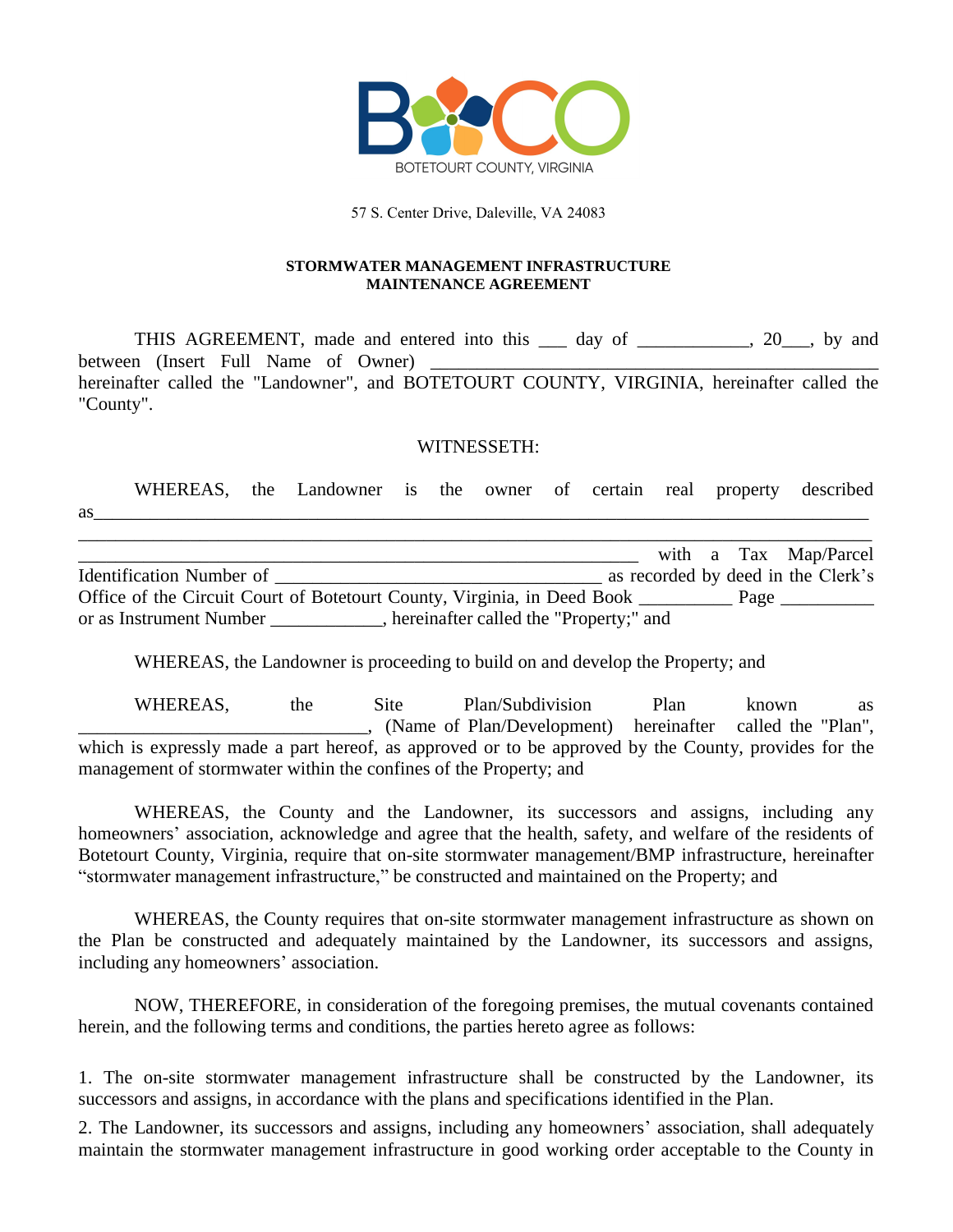accordance with the specific maintenance requirements noted on the Plan and/or attached hereto as Exhibit A, where applicable.

3. The Landowner, its successors and assigns, shall inspect the stormwater management infrastructure and submit an inspection report annually to Botetourt County. The purpose of the inspection is to assure safe and proper functioning of the facilities. The inspection shall cover the entire facilities, berms, outlet structure, pond areas, access roads, etc. Deficiencies shall be noted in the inspection report.

4. The Landowner, its successors and assigns, hereby grant permission to the County, its authorized agents and employees, to enter upon the Property and to inspect the stormwater management infrastructure whenever the County deems necessary. The County shall provide the Landowner, its successors and assigns, copies of the inspection findings and a directive to commence with the repairs if necessary.

5. In the event the Landowner, or its successors and assigns, fails to maintain the stormwater management infrastructure as required herein and/or fails to correct deficiencies identified in the inspection report to a condition acceptable to the County, the County may enter upon the Property and take whatever steps necessary to correct deficiencies identified in the inspection report and to charge the costs of such repairs to the Landowner, its successors and assigns. This provision shall not be construed to allow the County to erect any structure of permanent nature on the land of the Landowner outside of the easement for the stormwater management infrastructure. It is expressly understood and agreed that the County is under no obligation to routinely maintain or repair said facilities, and in no event shall this Agreement be construed to impose any such obligation on the County.

6. The Landowner, its successors and assigns, will perform the work necessary to keep the stormwater management infrastructure in good working order as defined herein. In the event a maintenance schedule for the stormwater management infrastructure (including sediment removal) is outlined on the approved plans, the schedule will be followed.

7. It is further covenanted by the Landowner that it will not at any time, without the written consent of the County, dedicate the stormwater management infrastructure to the public, to public use, or to Botetourt County.

8. In the event of emergency involving the stormwater management infrastructure, as determined by the Botetourt County Administrator, the County or its agent may enter immediately upon the Property and take whatever reasonable steps it deems necessary to meet the emergency. The County shall notify the Landowner of such emergency utilizing the contact information for the Landowner that is available to the County. It is the responsibility of the Landowner to supply the County with current contact information. Alternatively, the County may notify the Landowner by phone (if available) to take whatever reasonable action is necessary within a specified period of time. Should the Landowner fail to respond, or should the Landowner inform the County that it intends not to respond within the specified period of time, the County or its agent may enter immediately upon the land and take whatever reasonable steps it deems necessary to meet the emergency.

9. In the event the County pursuant to this Agreement, performs work of any nature, or expends any funds in performance of said work for labor, use of equipment, supplies, materials, and the like, the Landowner, its successors and assigns, shall reimburse the County upon demand, within thirty (30) days of receipt thereof for all actual costs incurred by the County hereunder.

10. Any amounts owed to the County and not paid within thirty (30) days of the date of notification shall be the joint and several obligations of the Landowner of record of the Property or any portion thereof served by the stormwater management infrastructure on the date the liability arose, and all of the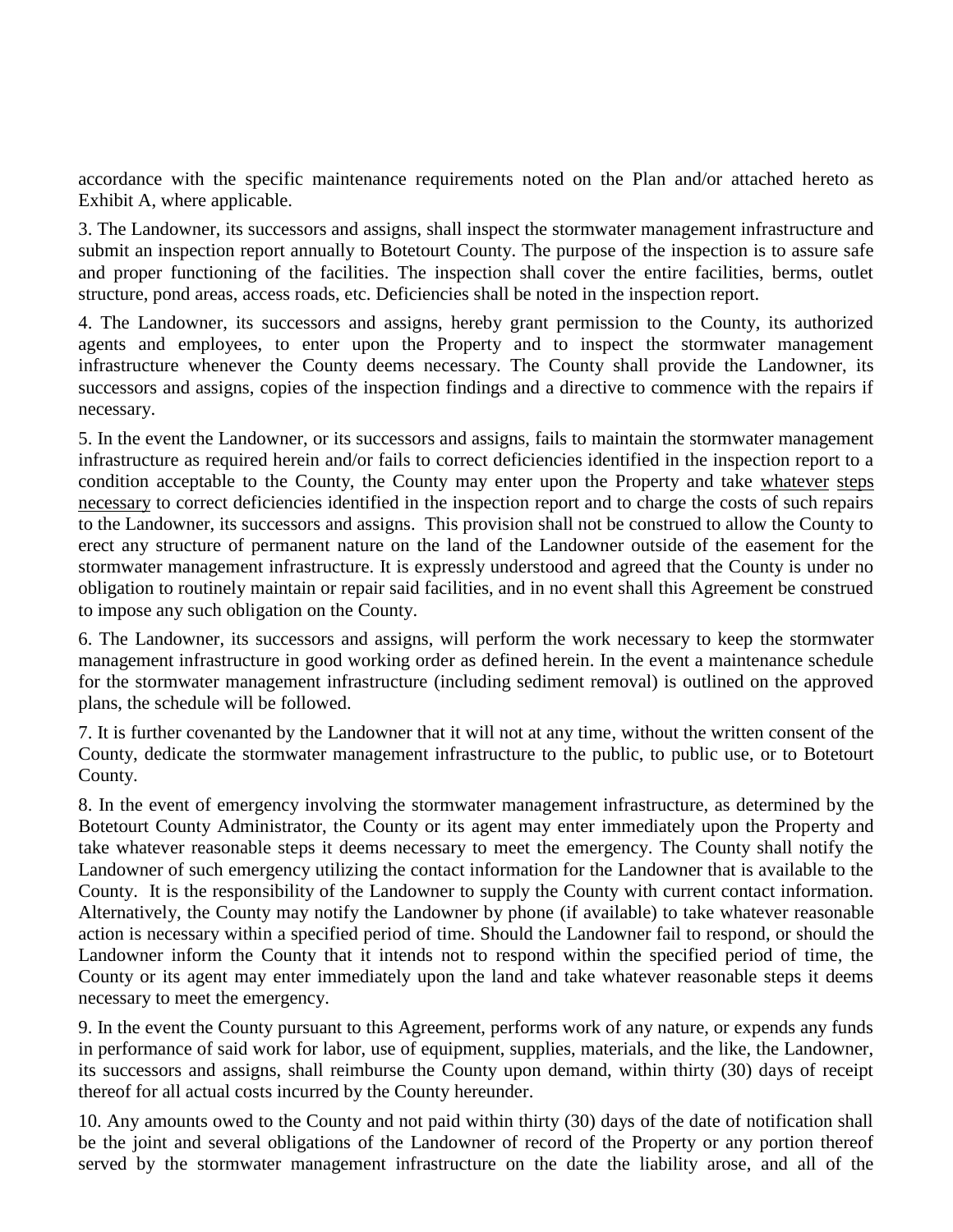successors in interest of such Landowner. The full amounts owed shall become liens on the Property and on each and every subdivided portion of the Property. Liens shall be recorded by the County in the Clerk's Office of the Circuit Court of Botetourt County.

11. It is the intent of this Agreement to ensure the proper maintenance of on-site stormwater management infrastructure by the Landowner. This Agreement shall not be deemed to create or impose liability of any kind whatsoever on the County.

12. The Landowner, its successors and assigns, shall indemnify and hold harmless the County, its officers, agents, and employees, for any and all damages, accidents, casualties, occurrences, or claims, which might arise or be asserted against the County as a result of the construction, existence, or maintenance of the stormwater management infrastructure. In the event a claim is asserted against the County, its agents or employees, the County shall promptly notify the Landowner and Landowner shall defend at its own expense any suit based on such claim. If any judgment or claim against the County, its agents or employees shall be allowed, the Landowner shall pay the judgment and all costs and expenses immediately.

13. The Landowner shall promptly notify the County when the Landowner transfers its interest in the Property or any portion thereof. The Landowner shall supply the County with a duly executed copy of any document of transfer.

14. Except for the telephone notice in paragraph 8 above, notices required by this Agreement shall be effective as delivered by the US Postal Service. Any notice to the County shall be given to the Botetourt County Erosion and Sediment Control Administrator, 30 West Back St., No. 4, Fincastle, VA 24090, and to the Landowner in the name and at the address given below:

| To Landowner:<br>(Please print) |               |
|---------------------------------|---------------|
|                                 |               |
|                                 | Phone No. $($ |

## *The Landowner agrees to notify the County immediately upon any change of legal status or of address.*

15. This Agreement shall be recorded in the Clerk's Office of the Circuit Court of Botetourt County, Virginia, and shall constitute a covenant running with the Property, and any subdivided portion thereof, , and shall be binding on the Landowner, its administrators, executors, assigns, heirs and any other successors in interests, including any homeowners' association.

16. The laws of the Commonwealth of Virginia shall govern the construction of this Agreement and all claims and actions related to this Agreement shall be filed in the Botetourt County General District Court or the Botetourt County Circuit Court.

17. The Landowner shall submit, attached to this agreement and recorded with the deed, a description and plat of the stormwater management infrastructure describing all and any type of installed appurtenances and dedicated easements. The attachment shall be on standard letter (8.5x 11) sized paper.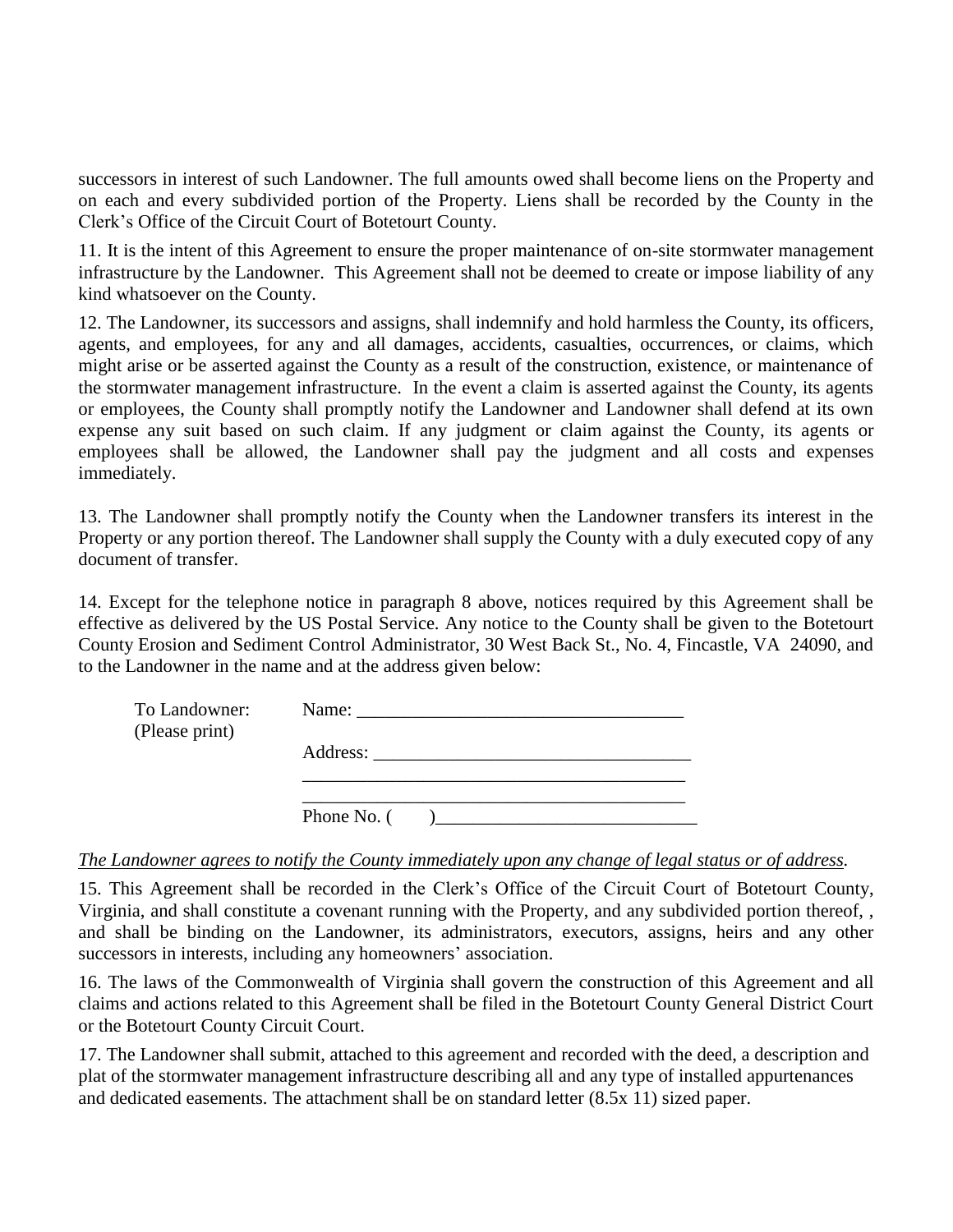|                                                          | <b>Legal Names and Addresses:</b>                                                                                     |                                                                                                                                                                                                                                                                                                  |       |  |
|----------------------------------------------------------|-----------------------------------------------------------------------------------------------------------------------|--------------------------------------------------------------------------------------------------------------------------------------------------------------------------------------------------------------------------------------------------------------------------------------------------|-------|--|
| By:                                                      |                                                                                                                       | $\frac{1}{2}$ as $\frac{1}{2}$ as $\frac{1}{2}$ as $\frac{1}{2}$ as $\frac{1}{2}$ as $\frac{1}{2}$ as $\frac{1}{2}$ as $\frac{1}{2}$ as $\frac{1}{2}$ as $\frac{1}{2}$ as $\frac{1}{2}$ as $\frac{1}{2}$ as $\frac{1}{2}$ as $\frac{1}{2}$ as $\frac{1}{2}$ as $\frac{1}{2}$ as $\frac{1}{2}$ as |       |  |
|                                                          | Duly Authorized Officer                                                                                               |                                                                                                                                                                                                                                                                                                  | Title |  |
| on behalf of:                                            | <u> 1989 - Jan Barnett, fransk politik (d. 1989)</u>                                                                  |                                                                                                                                                                                                                                                                                                  |       |  |
|                                                          | Principal                                                                                                             |                                                                                                                                                                                                                                                                                                  |       |  |
|                                                          | State of Incorporation                                                                                                |                                                                                                                                                                                                                                                                                                  |       |  |
|                                                          | Type of Organization                                                                                                  |                                                                                                                                                                                                                                                                                                  |       |  |
|                                                          |                                                                                                                       |                                                                                                                                                                                                                                                                                                  |       |  |
|                                                          |                                                                                                                       |                                                                                                                                                                                                                                                                                                  |       |  |
|                                                          |                                                                                                                       |                                                                                                                                                                                                                                                                                                  |       |  |
|                                                          |                                                                                                                       |                                                                                                                                                                                                                                                                                                  |       |  |
|                                                          |                                                                                                                       |                                                                                                                                                                                                                                                                                                  |       |  |
|                                                          |                                                                                                                       |                                                                                                                                                                                                                                                                                                  |       |  |
|                                                          | The foregoing instrument was acknowledged before me this ______day of ______________, 20 ____,                        |                                                                                                                                                                                                                                                                                                  |       |  |
|                                                          | Title, on behalf of                                                                                                   |                                                                                                                                                                                                                                                                                                  |       |  |
|                                                          | <u> 1989 - Johann Stoff, deutscher Stoff, der Stoff, der Stoff, der Stoff, der Stoff, der Stoff, der Stoff, der S</u> |                                                                                                                                                                                                                                                                                                  |       |  |
|                                                          |                                                                                                                       |                                                                                                                                                                                                                                                                                                  |       |  |
| My Commission expires:                                   |                                                                                                                       |                                                                                                                                                                                                                                                                                                  |       |  |
| <u> 1989 - Johann John Stone, mars eta biztanleria (</u> |                                                                                                                       | Notary Public                                                                                                                                                                                                                                                                                    |       |  |
| <b>Registration Number:</b>                              |                                                                                                                       |                                                                                                                                                                                                                                                                                                  |       |  |

IN WITNESS WHEREOF, the parties hereto have caused this agreement to be executed.